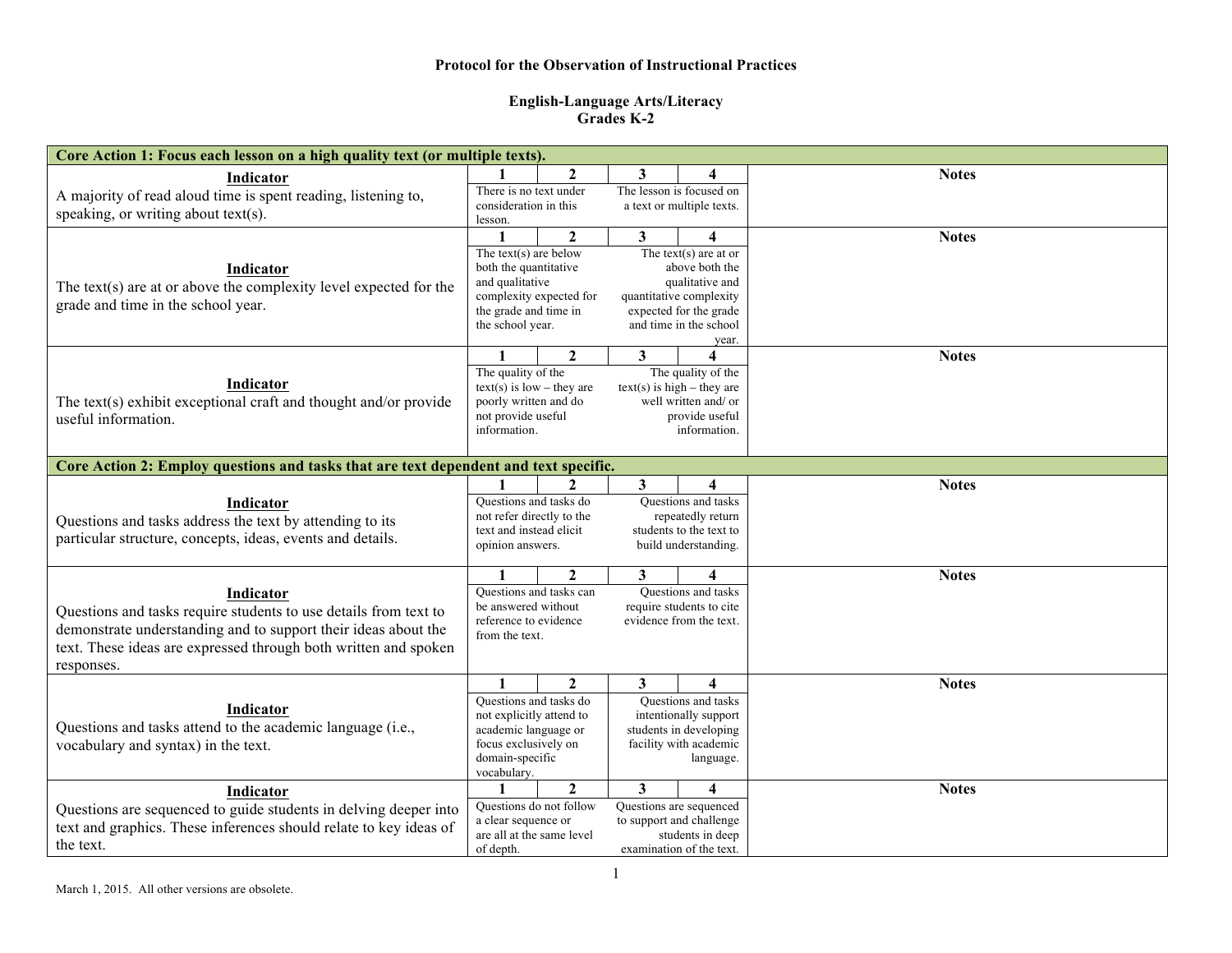## **Protocol for the Observation of Instructional Practices**

| Core Action 3: Provide all students with opportunities to<br>engage in the work of the lesson                                                                                                                                                               | Scale:<br>$1 =$ The teacher does not provide students opportunity and very few students demonstrate this behavior<br>$2 =$ The teacher provides students opportunity inconsistently and few students demonstrate this behavior                                |                                                |                                                                                                                                                                           |                                                                                           |                                                                                                                                                                                                                  |  |  |  |
|-------------------------------------------------------------------------------------------------------------------------------------------------------------------------------------------------------------------------------------------------------------|---------------------------------------------------------------------------------------------------------------------------------------------------------------------------------------------------------------------------------------------------------------|------------------------------------------------|---------------------------------------------------------------------------------------------------------------------------------------------------------------------------|-------------------------------------------------------------------------------------------|------------------------------------------------------------------------------------------------------------------------------------------------------------------------------------------------------------------|--|--|--|
|                                                                                                                                                                                                                                                             |                                                                                                                                                                                                                                                               |                                                |                                                                                                                                                                           |                                                                                           | 3 = The teacher provides students opportunity consistently and some students demonstrate this behavior<br>4 = The teacher provides students opportunity consistently and all students demonstrate this behavior. |  |  |  |
| Indicator<br>The teacher uses strategies to keep all students persevering with<br>challenging tasks.                                                                                                                                                        | 1<br>read aloud.                                                                                                                                                                                                                                              |                                                | <b>Illustrative Student Behavior</b><br>Students persist in efforts to seek<br>evidence for their responses by returning<br>to the text or recalling portions of the text | 4                                                                                         | <b>Notes</b>                                                                                                                                                                                                     |  |  |  |
| Indicator<br>The teacher creates the conditions for student conversations and<br>plans tasks where students are encouraged to talk about each<br>other's thinking.                                                                                          | 1                                                                                                                                                                                                                                                             | $\mathbf{2}$<br>Students build on each other's | 3<br><b>Illustrative Student Behavior</b><br>observations or insights about the text<br>when discussing or collaborating.                                                 | 4                                                                                         | <b>Notes</b>                                                                                                                                                                                                     |  |  |  |
| Indicator<br>The teacher acts on knowledge of individual students to promote<br>progress toward independence in grade-level literacy tasks.                                                                                                                 | $\mathbf{2}$<br>4<br>$\mathbf{1}$<br>3<br><b>Illustrative Student Behavior</b><br>When possible, students demonstrate<br>independence in completing literacy<br>tasks.                                                                                        |                                                |                                                                                                                                                                           |                                                                                           | <b>Notes</b>                                                                                                                                                                                                     |  |  |  |
| Core Action 4: Ensure that instruction and materials explicitly and systematically provide all students with the opportunity to master foundational skills.                                                                                                 |                                                                                                                                                                                                                                                               |                                                |                                                                                                                                                                           |                                                                                           |                                                                                                                                                                                                                  |  |  |  |
| Indicator<br>The foundational skills being taught are aligned to the standards<br>for this grade.                                                                                                                                                           | Foundational skills are<br>unconnected to the<br>standards for the grade.                                                                                                                                                                                     | $\mathbf{2}$                                   | 3                                                                                                                                                                         | 4<br>Foundational skills<br>addressed fully align<br>with the standards for<br>the grade. | <b>Notes</b>                                                                                                                                                                                                     |  |  |  |
| Indicator<br>Instruction and materials address foundational skills by<br>attending to phonological awareness, concepts of print, letter<br>recognition, phonetic patterns and word structure. (Note: not all<br>elements will be addressed in each lesson.) | $\overline{2}$<br>$\mathbf{3}$<br>$\mathbf{1}$<br>4<br>Instruction and<br>Instruction and<br>materials are disjointed<br>materials coherently<br>and fail to<br>address the foundational<br>comprehensively<br>skills.<br>address the foundational<br>skills. |                                                |                                                                                                                                                                           |                                                                                           | <b>Notes</b>                                                                                                                                                                                                     |  |  |  |
| Indicator<br>The teacher focuses the majority of student reading time on<br>reading, listening to, speaking or writing about text.                                                                                                                          | $\mathbf{1}$<br>There is no text under<br>consideration in this<br>lesson.                                                                                                                                                                                    | $\mathbf{2}$                                   | 3                                                                                                                                                                         | 4<br>The lesson is focused on<br>a text.                                                  | <b>Notes</b>                                                                                                                                                                                                     |  |  |  |